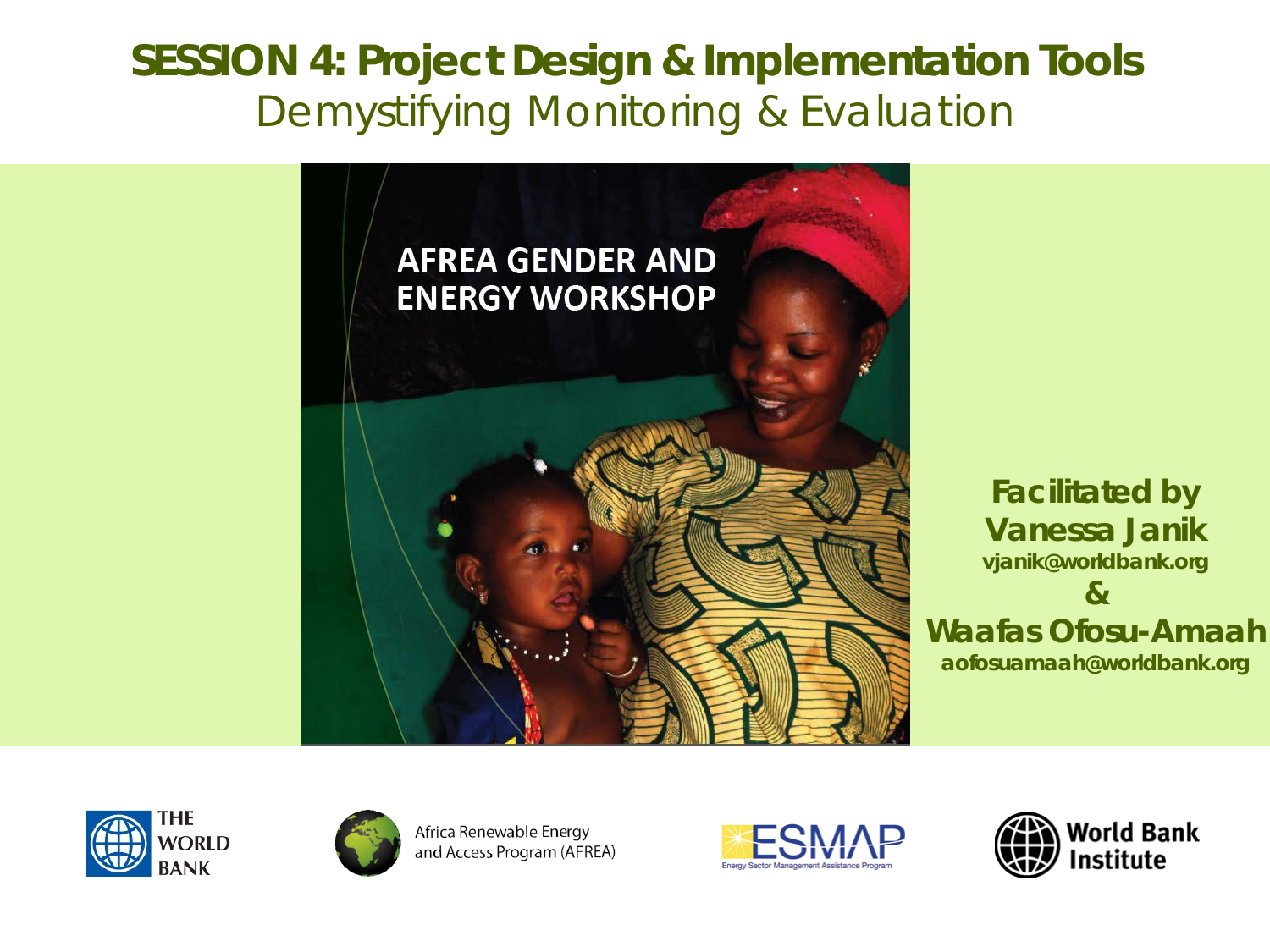*INTEGRATING GENDER ISSUES INTO ENERGY OPERATIONS MONITORING AND EVALUATION*



- **Monitoring** is a *continuous internal management activity* to ensure that the program implementation and on-going operation are on track.
- **Evaluation** is an *internal or external management activity* to assess whether a program is achieving its intended objectives.
- **Data and inputs** can be used from various stages of gender mainstreaming to help develop a gender-informed results framework. Likewise tracking can be done throughout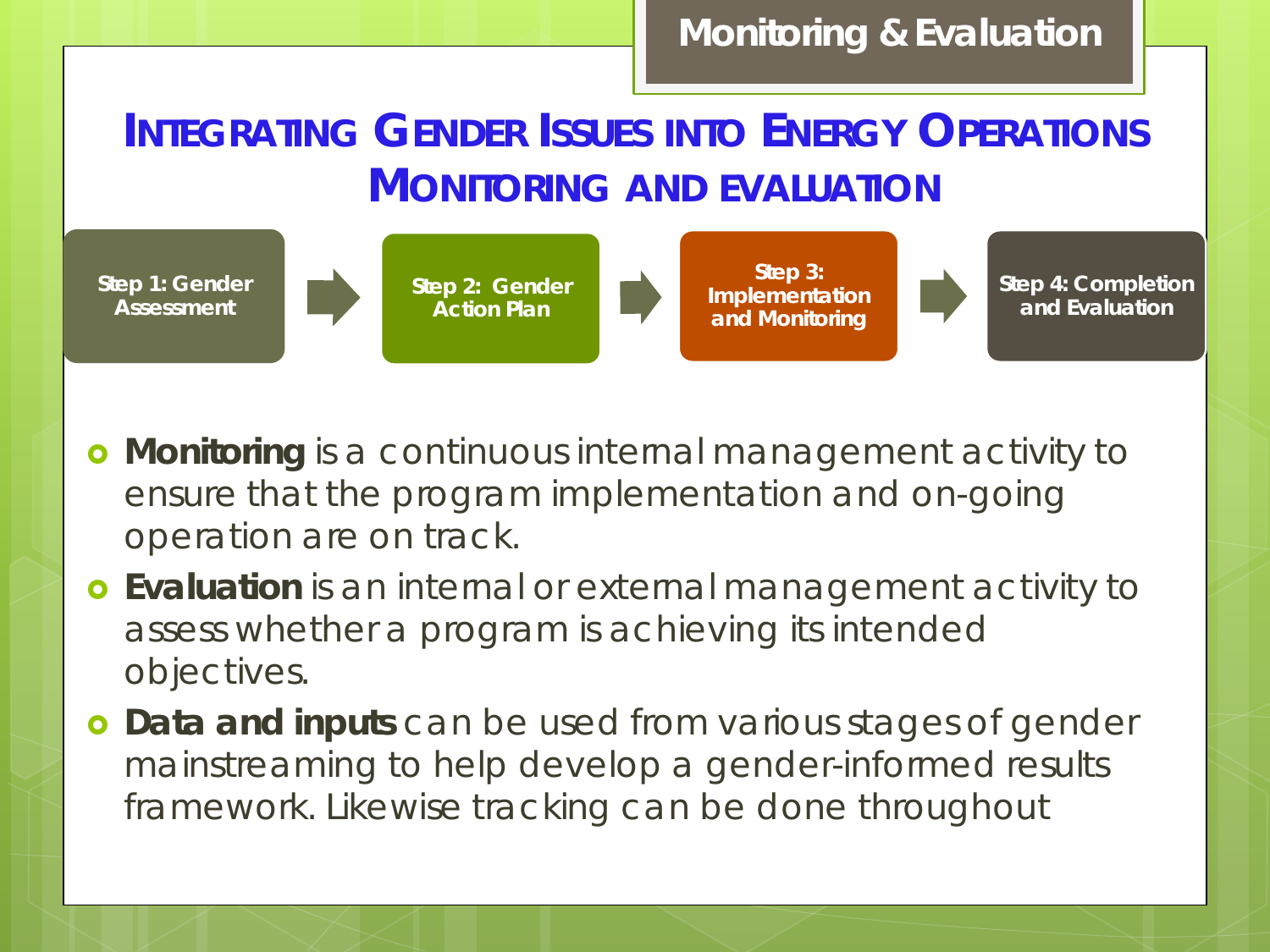# **M&E Objectives**

### **At Project level**:

- **•** Measure implementation progress & gender equality results.
- **o** Take corrective action if deviation from targeted results
- **o** Measure outcomes

### **At Sector Program and Policy Level**:

- **o** Learn from1stgeneration projects to improve 2<sup>nd</sup> generation
- Measure progress from individual projects to sector/sub- sector, institutional, and sector policy level
- **o** Measure contribution of energy sector to national goals on gender equality and women's economic empowerment

### **At Global Level**:

**o** Account for results at country level, e.g., achievement of MDGs on gender equality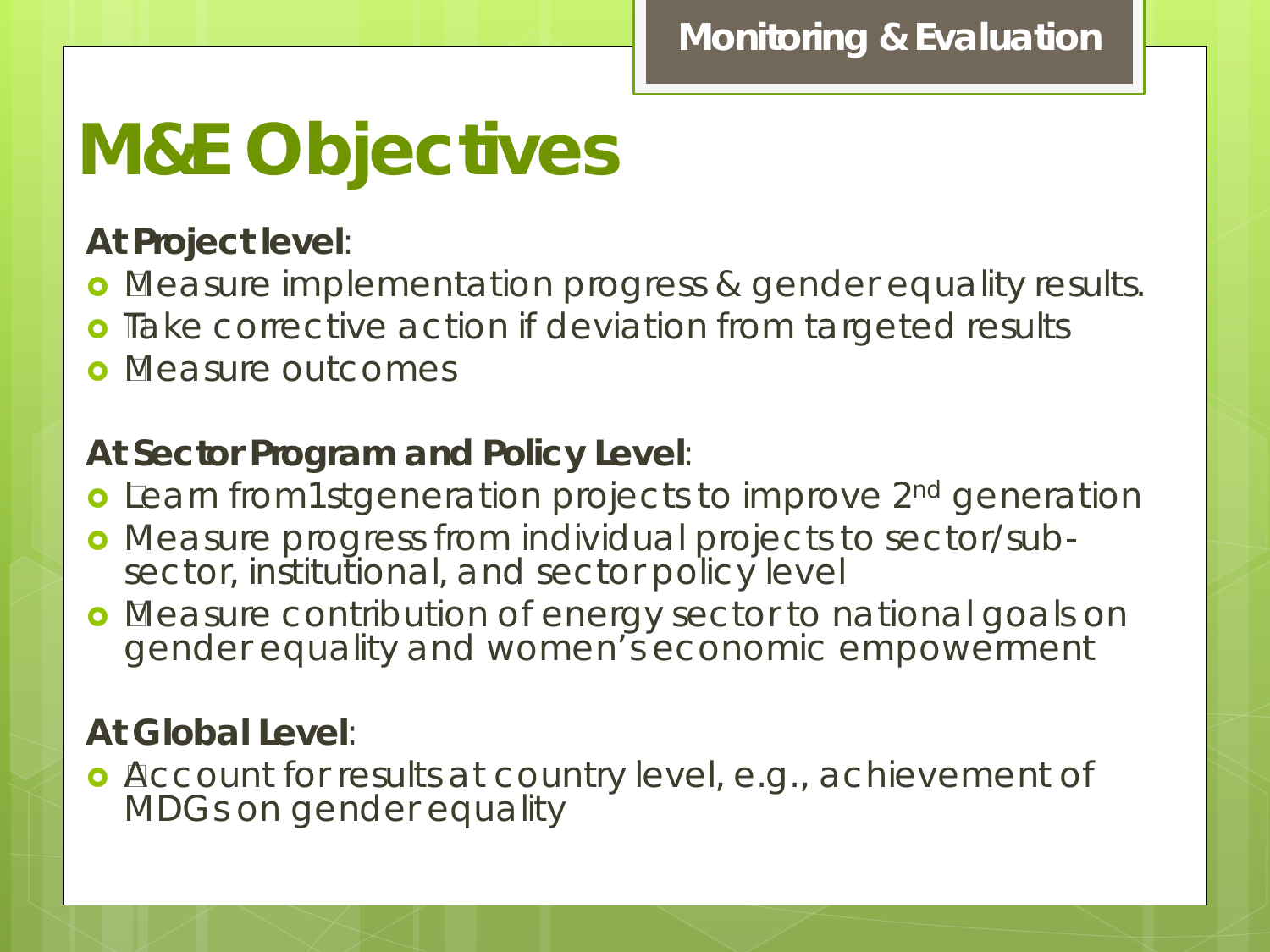# **Importance of Gender in M&E**

- **o** Men and women have different development priorities, needs and constraints and are affected differently by development programs.
- **o** Standard planning methods often do not capture these differences.
- **o** Conventional M&E systems often do not capture gender differences in access and impact.
- Efficiency/ equity enhanced when gender differences taken into account.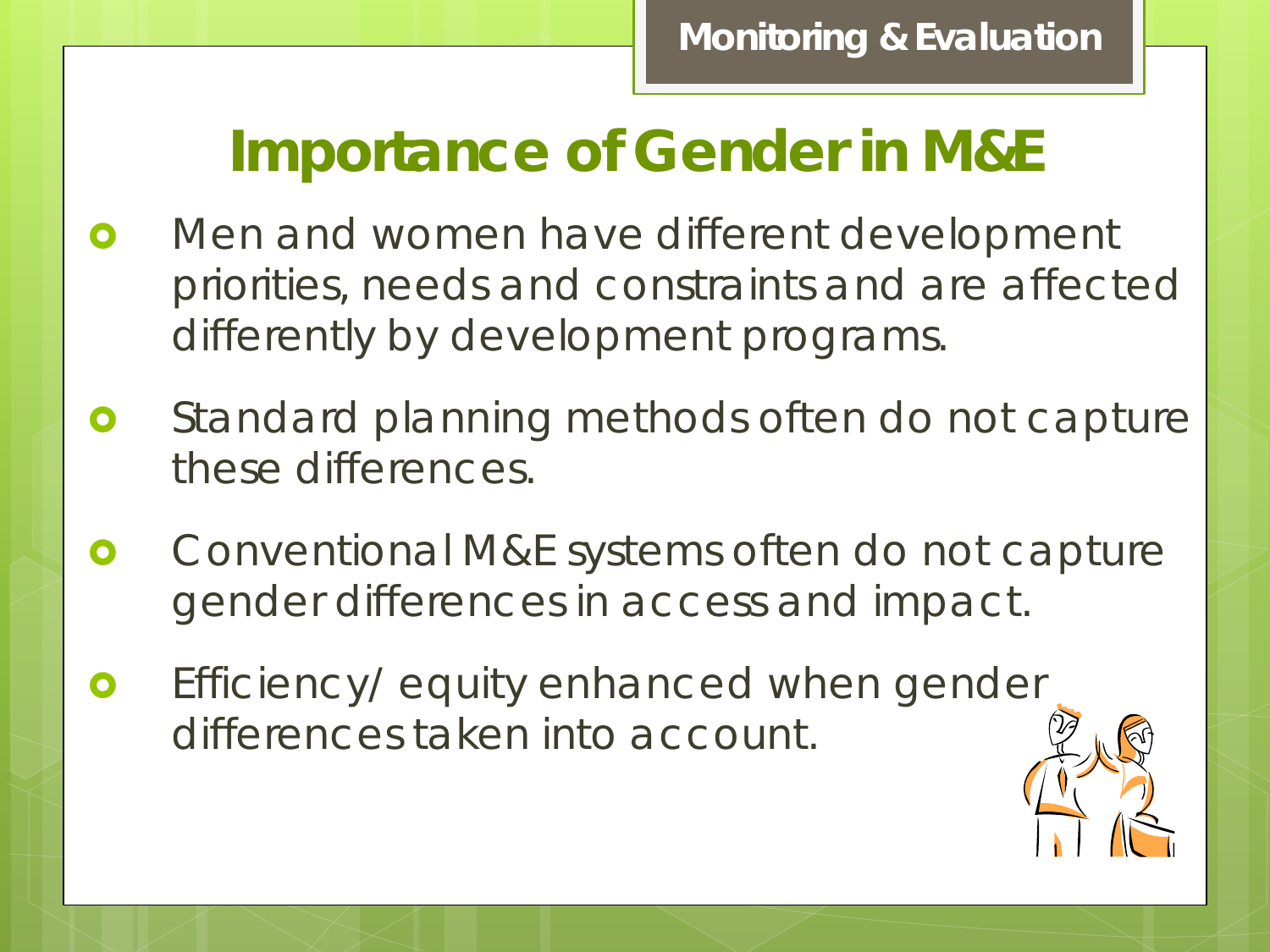# **Challenge: Gender blind data collection**

- Managers, researchers, and technical staff are not aware of gender issues in the projects or lack experience with gender issues and methods.
- Surveys frequently interview only the (male) "household head".
- Formal interviews are not an adequate way to capture information on sensitive topics.
- Women may not be able to speak freely in interviews or to attend or speak in community meetings.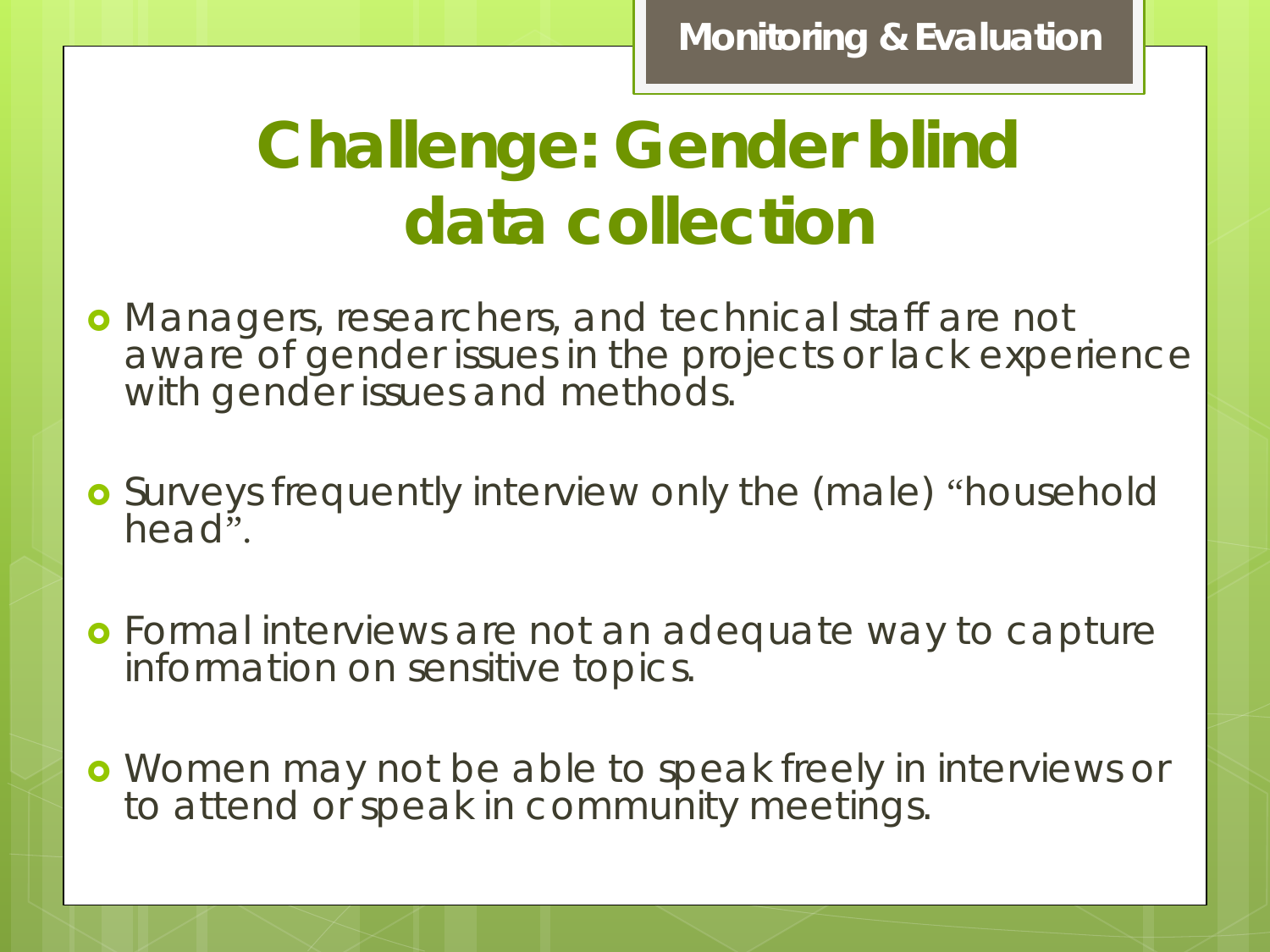# **Issues & Challenges with Gender Sensitive M&E**

- **o** Assumed "gender neutrality" of M&E methods and processes
- **o** M&E units directors and other technical staff may lack awareness of gender issues.
- **o** Women may often be under-represented in evaluation and interview teams.
- **•** Women may not be able to express themselves freely.
- **o** Obtaining information from both women and men may increase the cost and time of data collection.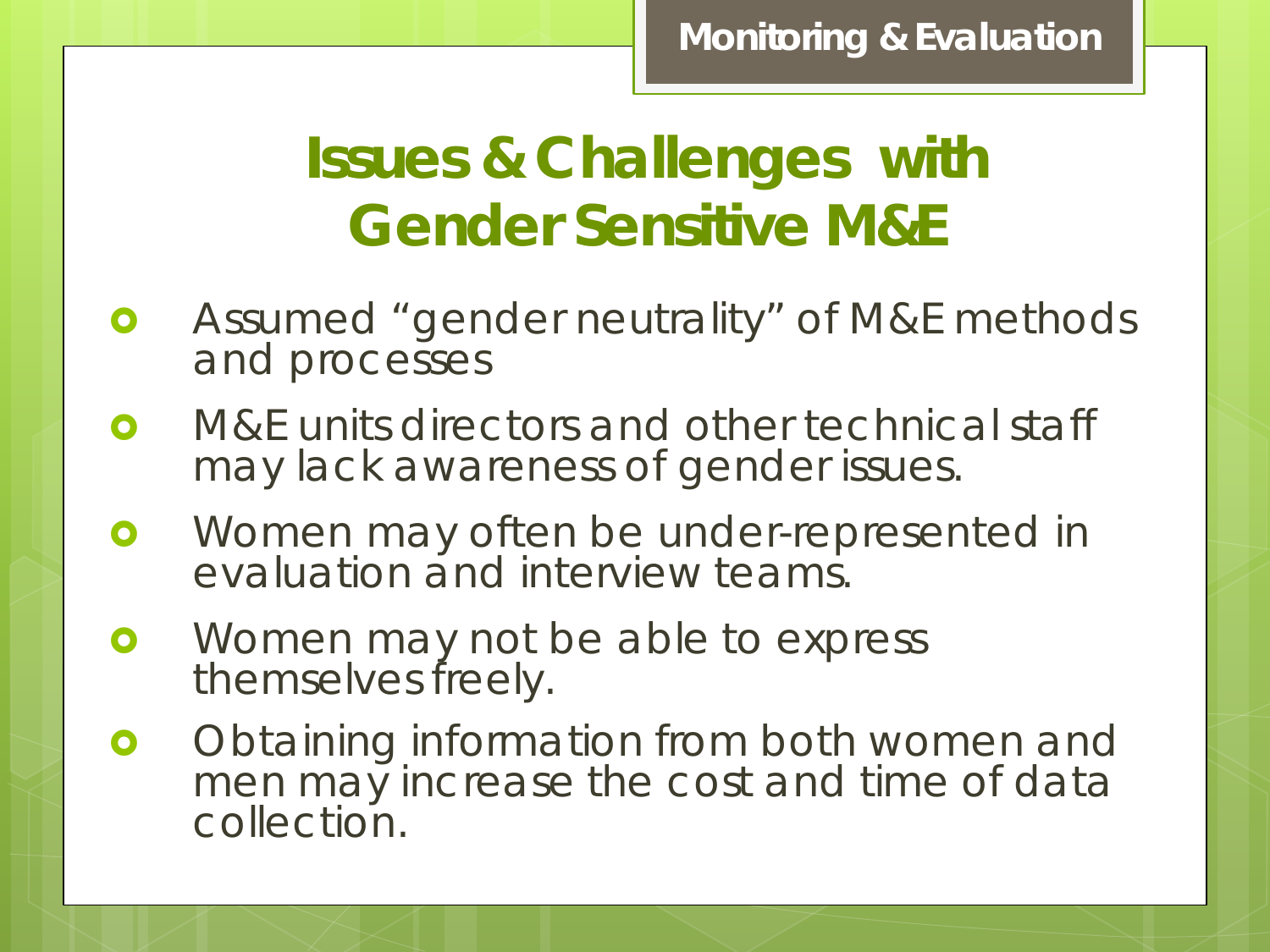# **Some Key Issues To Consider**

- Are the **project's goals and objectives gendersensitive**: do they adequately reflect women's and men's needs?
- What is the **level of input from men and women stakeholders**, local women's NGOs, community based organizations, etc., in setting goals and objectives?
- **o** Is **baseline information**, against which results can be measured, being collected through gender analysis and/or social assessment?
- **o** Does the client (country, state, district) have the **policy and institutional framework to promote gender equality** in development activities?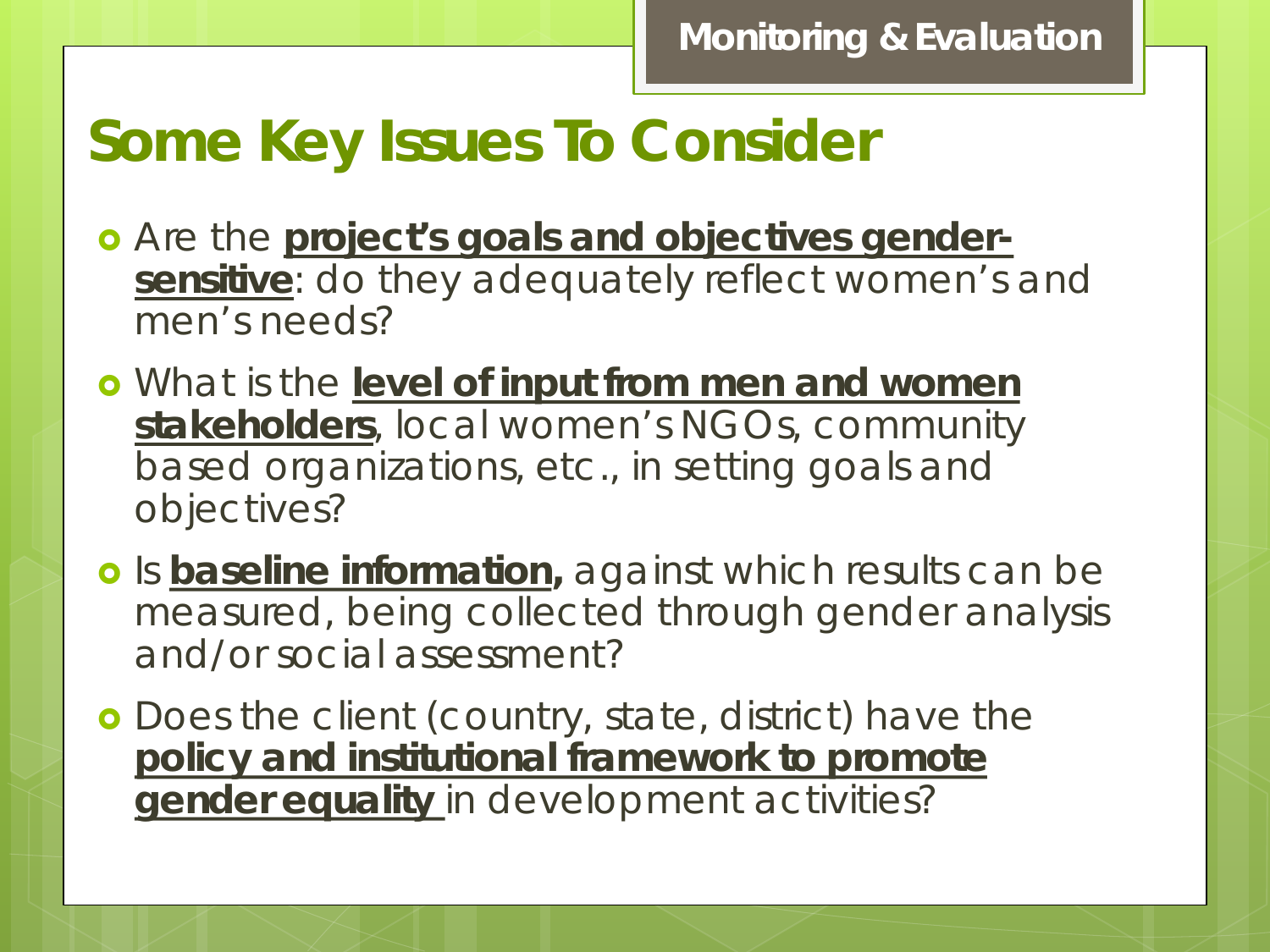## **Guidelines for Developing and Collecting Gender Sensitive Data**

- 1. Conduct rapid exploratory studies to identify potential gender issues before planning evaluation studies.
- 2. Select a few critical goals, outcomes and indicators for monitoring and evaluating the gender outcomes and impacts.
- 3. Combine quantitative and qualitative data collection methods
- 4. Combine surveys with Participatory Rural Appraisals (PRA) and other qualitative data collection methods.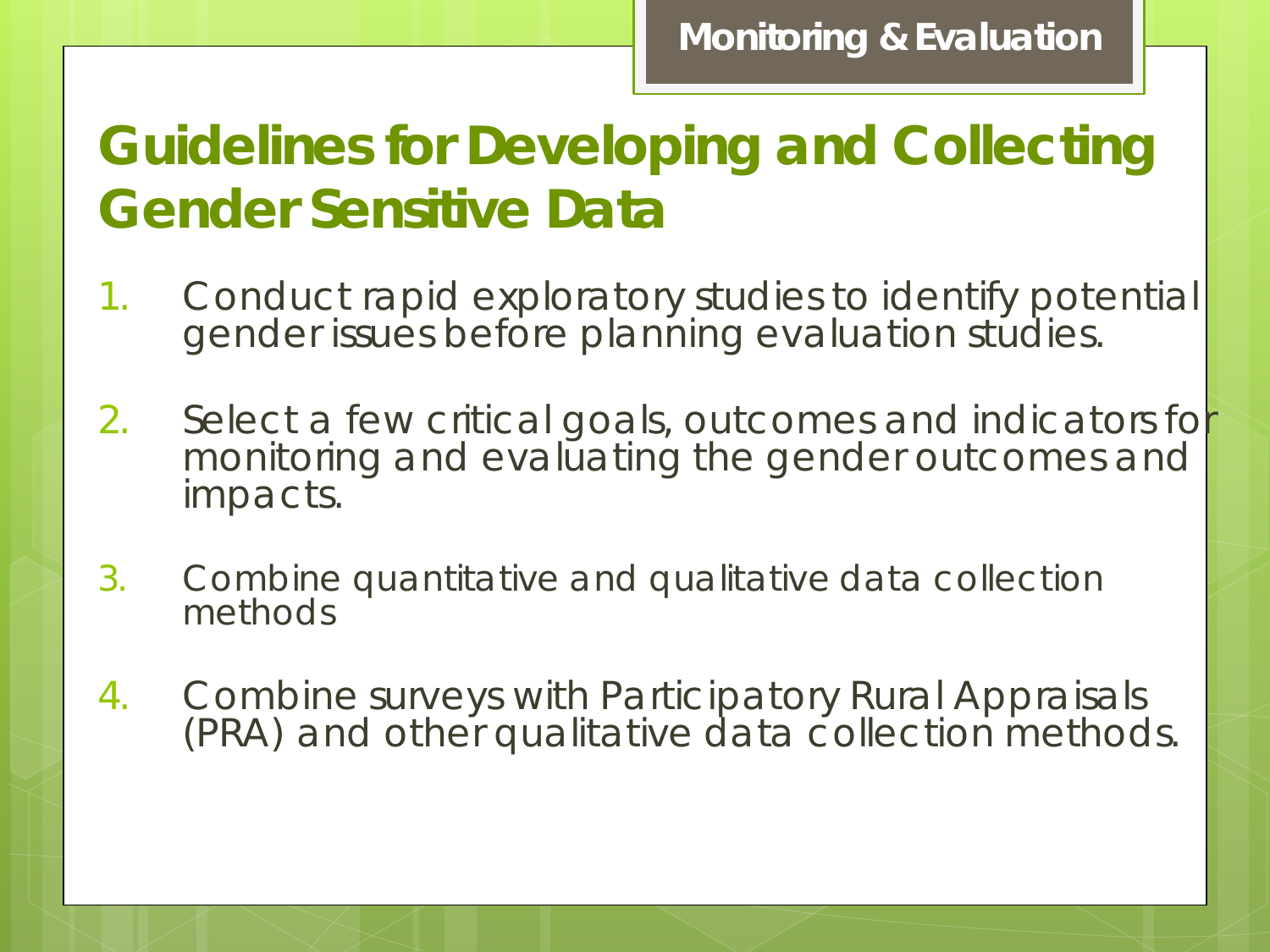## **Guidelines for Developing and Collecting Gender Sensitive Data**

- 5. Conduct capacity building and gender awareness workshops for project staff.
- 6. Ensure interviewers speak the local language or have interpreters.
- 7. When household surveys are used, ensure that both men and women are interviewed.
- 8. Ensure that women are interviewed in a situation where they can speak freely (e.g., without males or possibly their mother-in-law present).

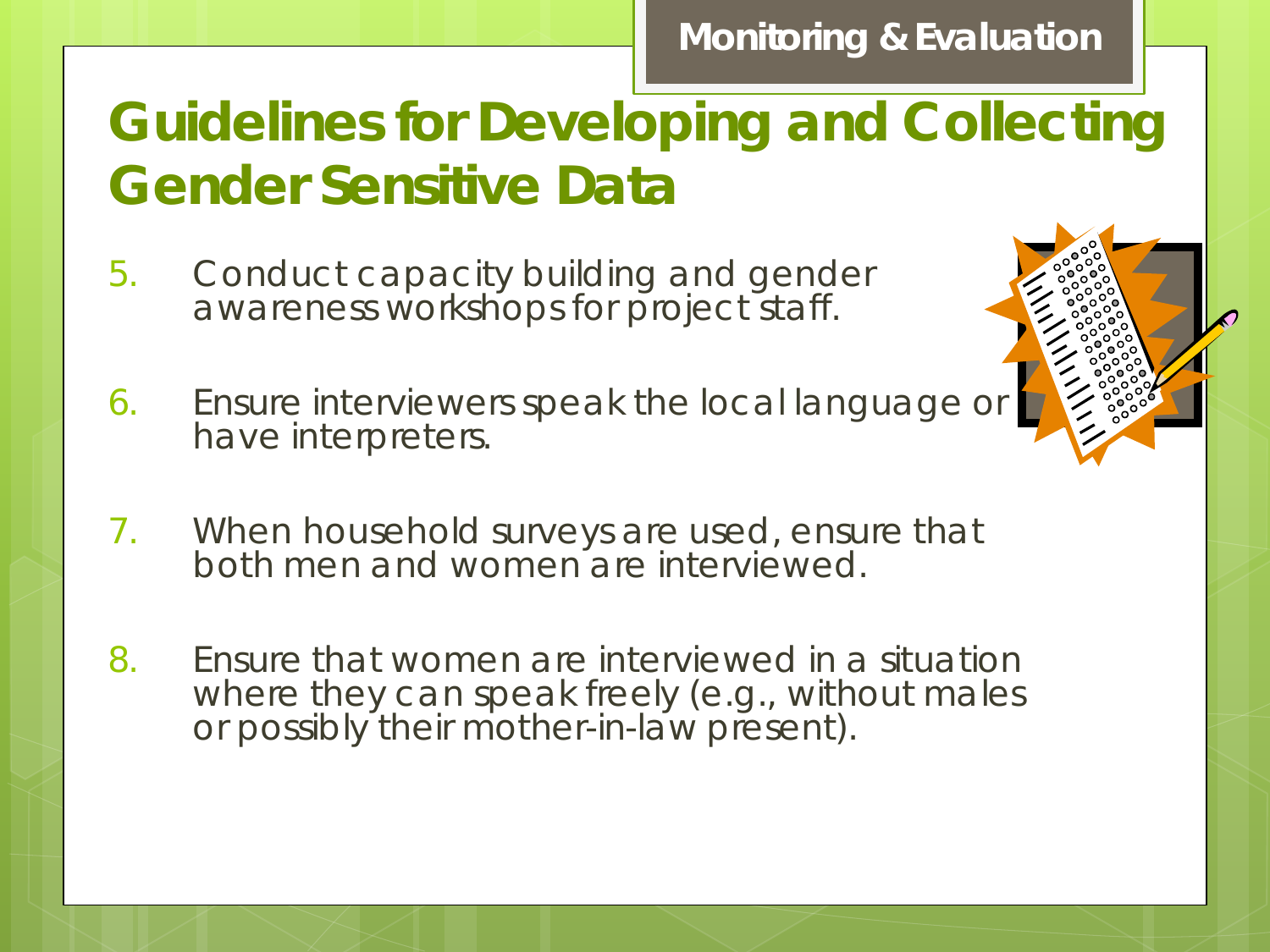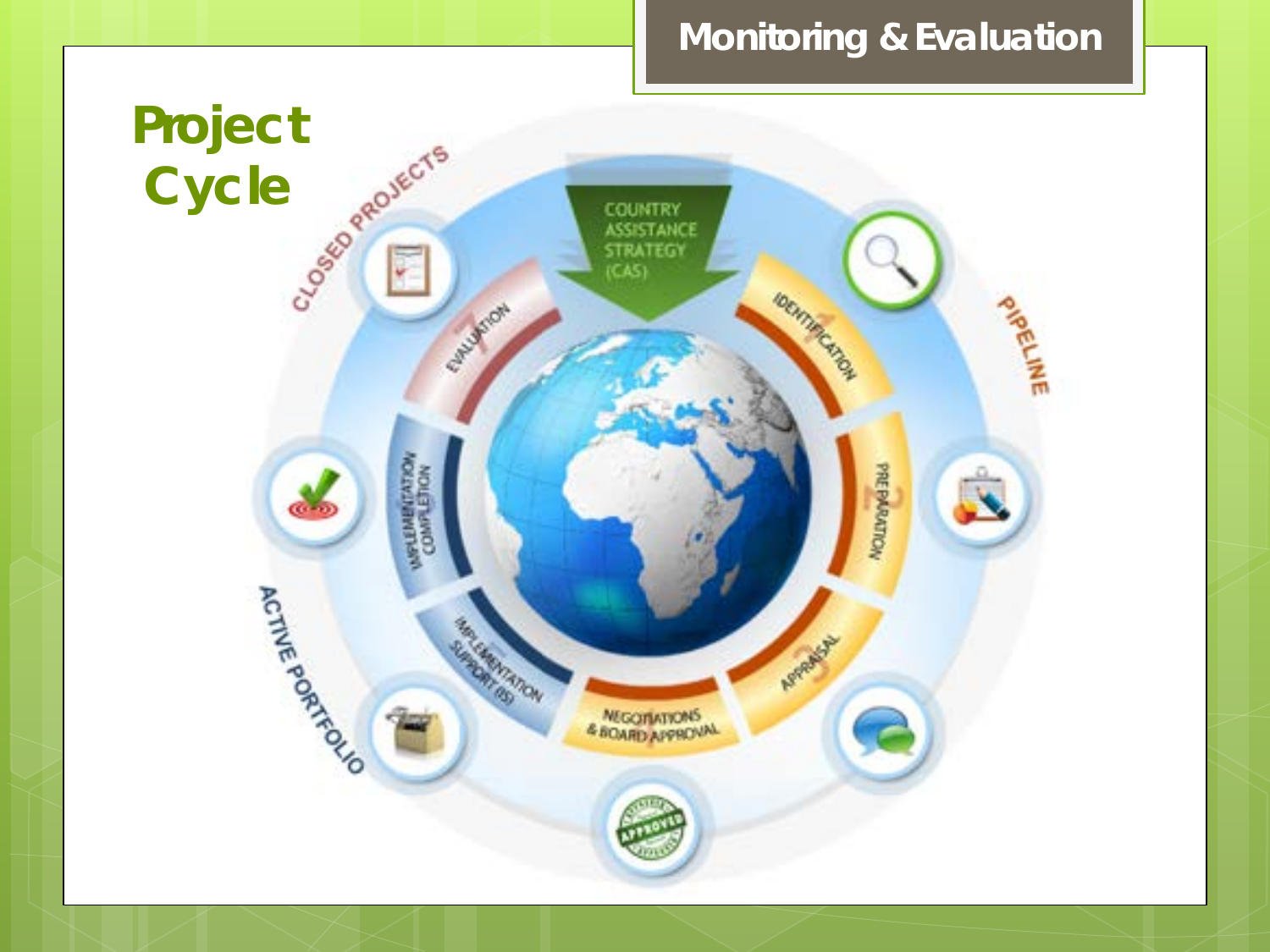## **Project Results Framework**

### Logic of how the PDO is to be achieved and measured

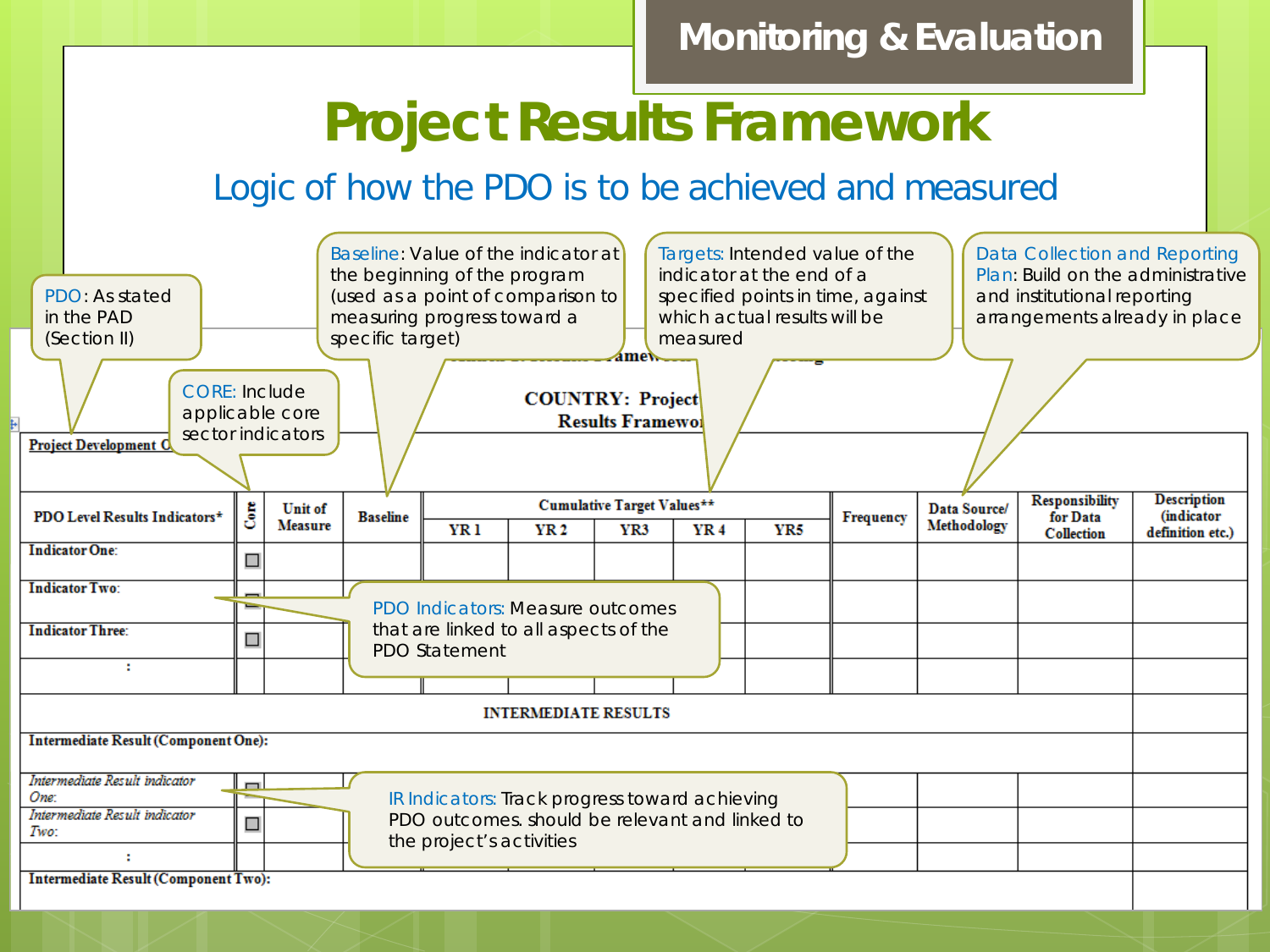## **IDENTIFICATION & PREPARATION**

- Conduct initial **gender study or analysis** to identify potential impacts of project intervention on women and men
- Identify **gender-related goals and priorities** based on available information and consultation with stakeholders
- Assess **institutional capacity** for integrating gender into development activities.
- Ensure **benchmark or baseline survey or study** are gender-sensitive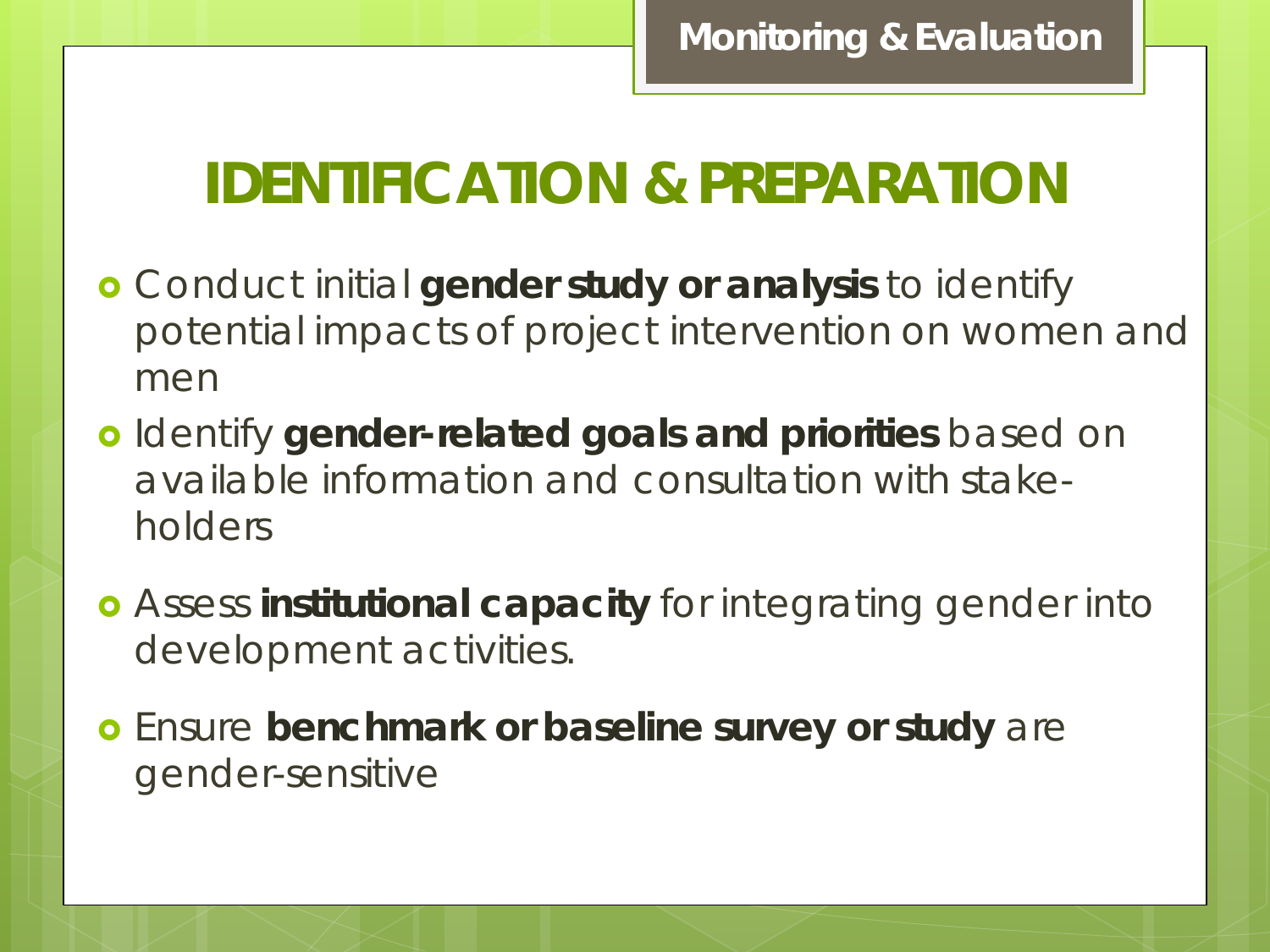# **IMPLEMENTATION**

*During implementation and supervision*:

- Collect gender-sensitive data based on the selected indicators
- Monitor progress against targets for the period under evaluation and feed back results into the system to allow for midterm corrections.
- $\triangleright$  Set up capacity development for integrating, and for monitoring and evaluating, gender-related issues
- *During Mid-term review or evaluation of progress:*
	- Assess progress and make corrections if needed to obtain expected gender-related outcomes.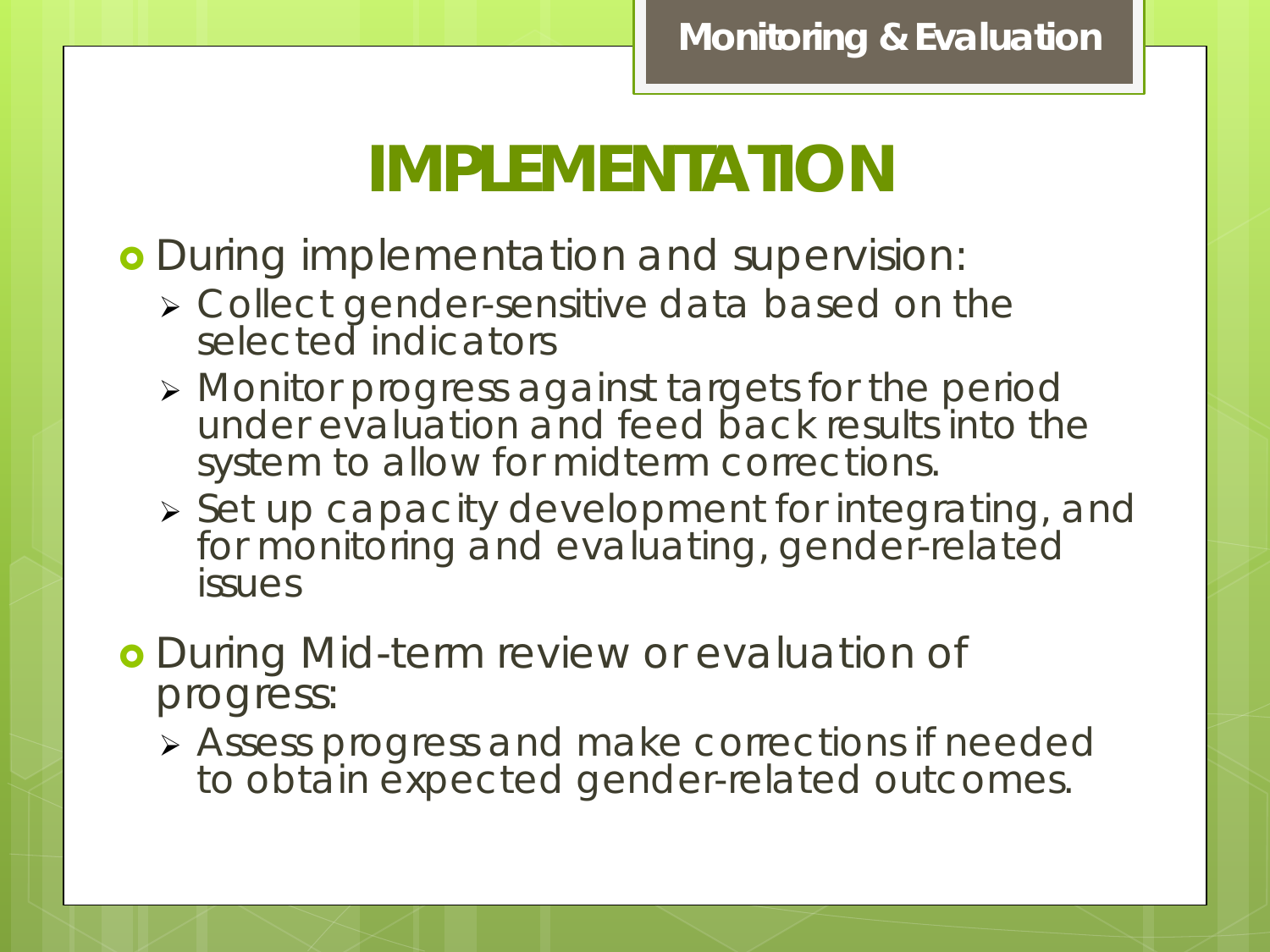# **COMPLETION AND EVALUATION**

- Assess impact of gender integration in the overall project context
- Assess impact of project interventions on men and women
- **o** Identify and document what resources project beneficiaries—female and male--contributed to the project.
- **o** Derive and share lessons to feed into overall development goals and objectives.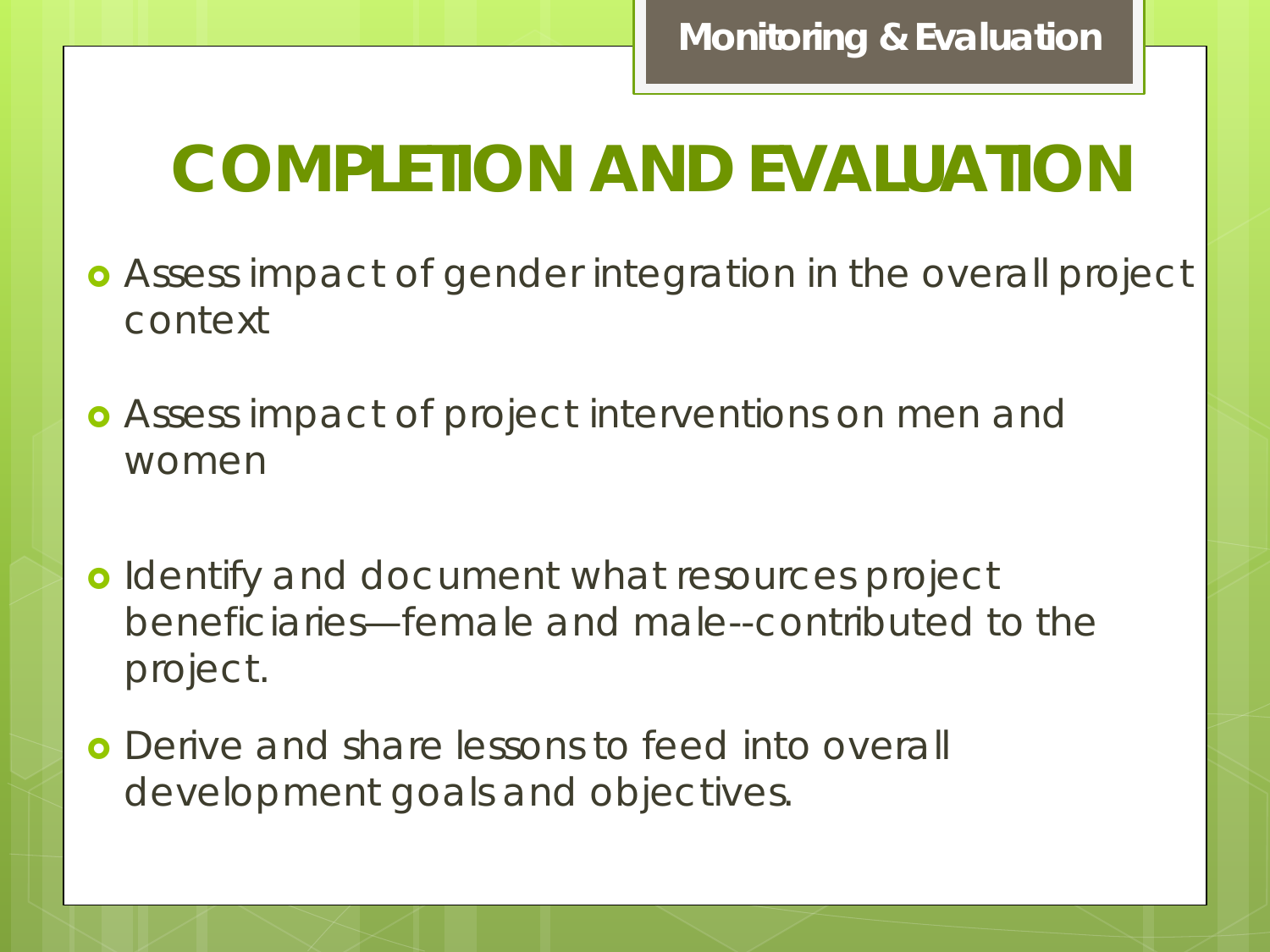#### **Bangladesh**

Rural Electrification and Renewable Energy Development Project - \$8.2m

**Objective:** to promote social development and economic growth by increasing access to electricity in rural areas, where 85 percent of the poor live.

#### **GENDER MONITORING: ANALYSIS - ACTION - M&E**

#### **ANALYSIS:**

- $\checkmark$  Expected to yield positive social impacts through improvements in the quality of power supplies and service.
- $\checkmark$  Greater access to electricity  $\rightarrow$  rural growth and poverty reduction, as well as socioeconomic transformation and marked improvement in the quality of life.
- $\checkmark$  Cites empirical evidence, including how households with electricity contributed positively to women's security, to income generation and to awareness by increasing the rural population's access to modem media, e.g. radio and TV.

#### **ACTIONS:**

 $\checkmark$  Women will benefit from increased access to electricity (see analysis).

#### **M&E:**

Includes indicators for measuring outcomes for women and girls, including the number of hours girls study at night, access to information and news by women, and improved reproductive health and HIV/AIDs information.

|                                         | <b>Criteria</b>                                                                                             |  |  |  |  |
|-----------------------------------------|-------------------------------------------------------------------------------------------------------------|--|--|--|--|
| <b>Analysis</b>                         | Identifies gender issues relevant to the project<br>objectives.                                             |  |  |  |  |
| <b>Actions</b>                          | Explains how interventions are expected to<br>narrow existing gender disparities in project<br>area/sector. |  |  |  |  |
| <b>M&amp;E</b>                          | Includesgender-specific indicators in the results<br>framework.                                             |  |  |  |  |
| <b>Energy Project = Gender informed</b> |                                                                                                             |  |  |  |  |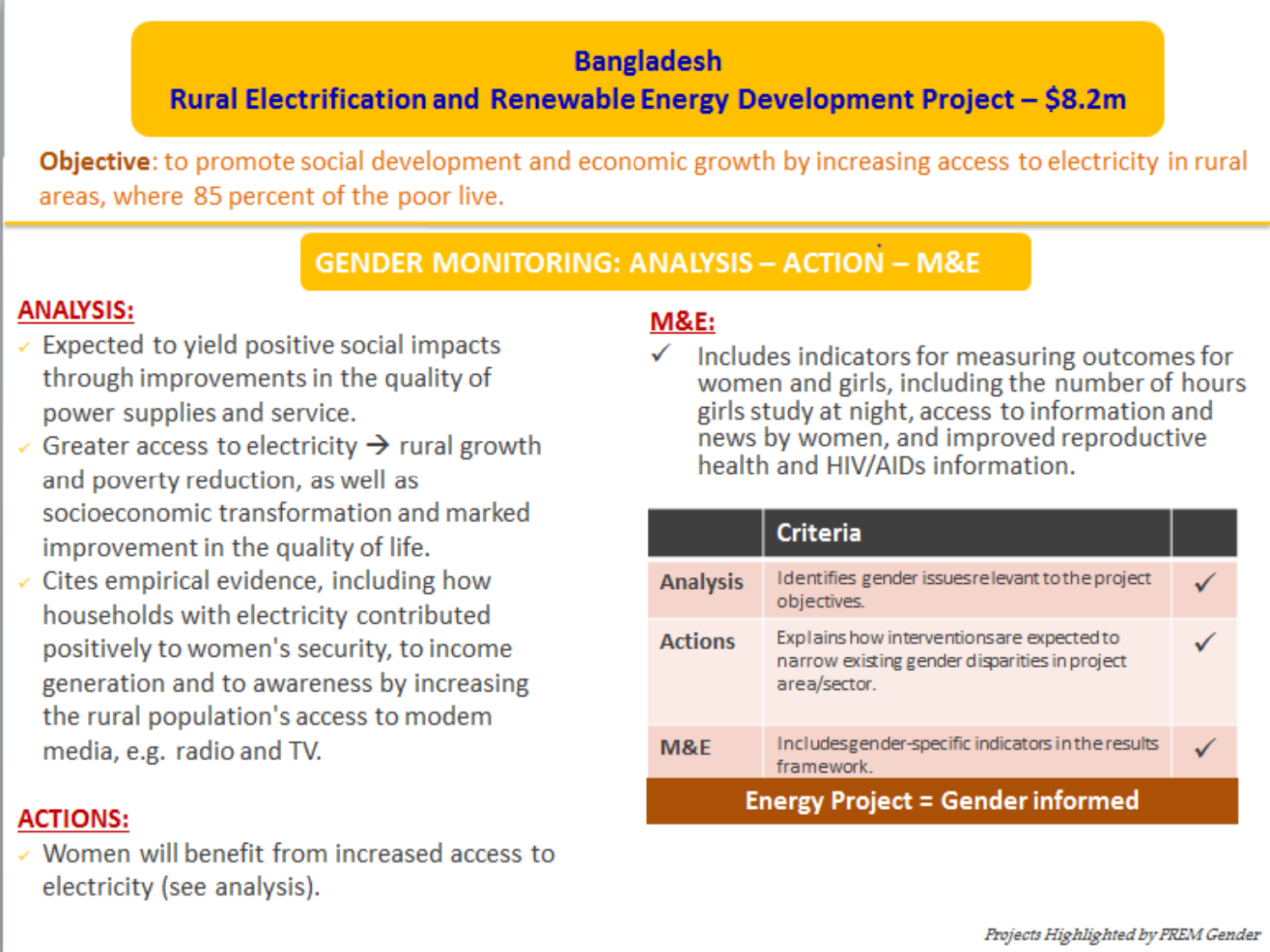**COUNTRY EXAMPLE: SENEGAL Second Sustainable and Participatory Energy Management Project (PROGEDE 2)**

### **Project Development Objective (PDO)**

To contribute to increase the availability of diversified household fuels in a sustainable and **gender equitable way**, and to increase the income of participating communities while preserving the forest ecosystems.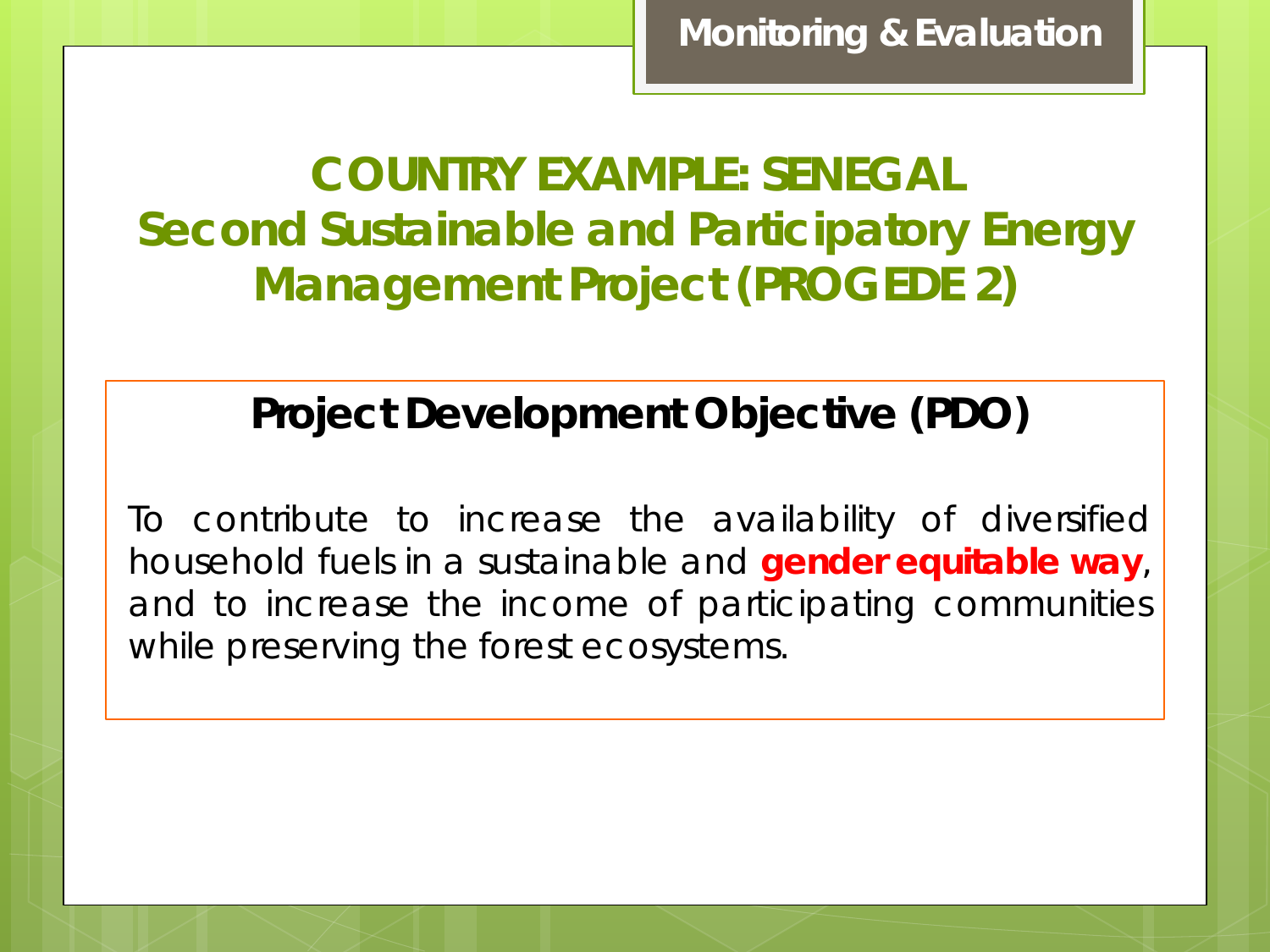### **Examples of PDO Indicators**

### **Project Outcome Indicators**

Contribute to the increase of income of participating communities, with special attention to **women**.

### **Use of Project Outcome Indicators**

Better understand the contribution of sustainable wood fuels strategies to rural poverty alleviation, particularly for **women.**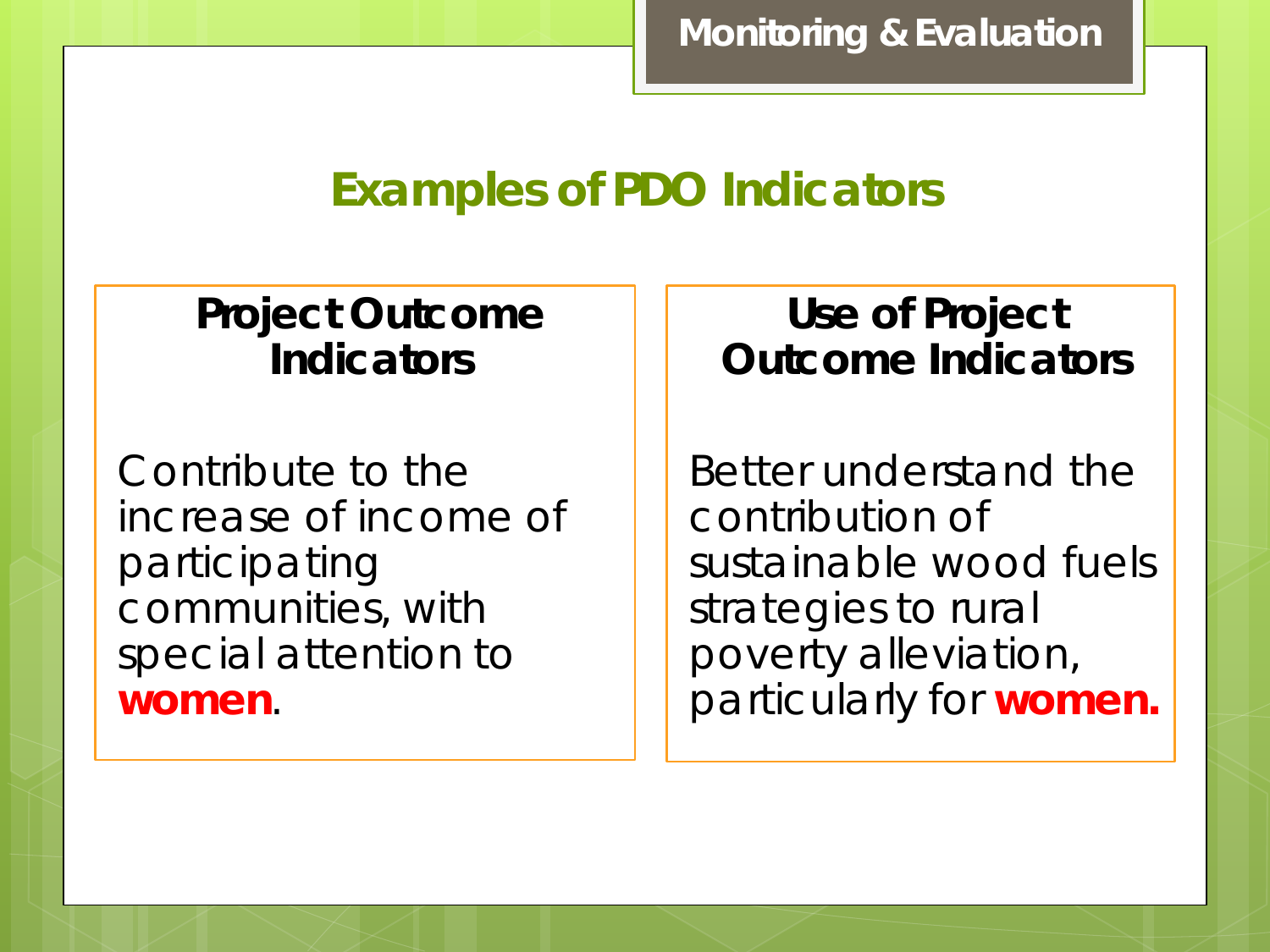| <b>Intermediate</b><br><b>Outcome</b>                                                                                    | Intermediate<br><b>Outcome</b><br><b>Indicators</b>                     | Use of Intermediate<br><b>Outcome Monitoring</b>               |  |  |
|--------------------------------------------------------------------------------------------------------------------------|-------------------------------------------------------------------------|----------------------------------------------------------------|--|--|
| Number of<br>direct/indirect<br>beneficiaries from<br>the<br>sustainable<br>community<br>forest management<br>activities | Number of<br>direct/indirect<br>beneficiaries<br>Percentage<br>of women | To measure how<br>women are<br>benefiting from the<br>project. |  |  |
| Number of<br>direct/indirect<br>beneficiaries from<br>alternative<br>household<br>energies                               | Number of<br>direct/indirect<br>beneficiaries<br>Percentage<br>of women | To measure how<br>women are<br>benefiting from the<br>project. |  |  |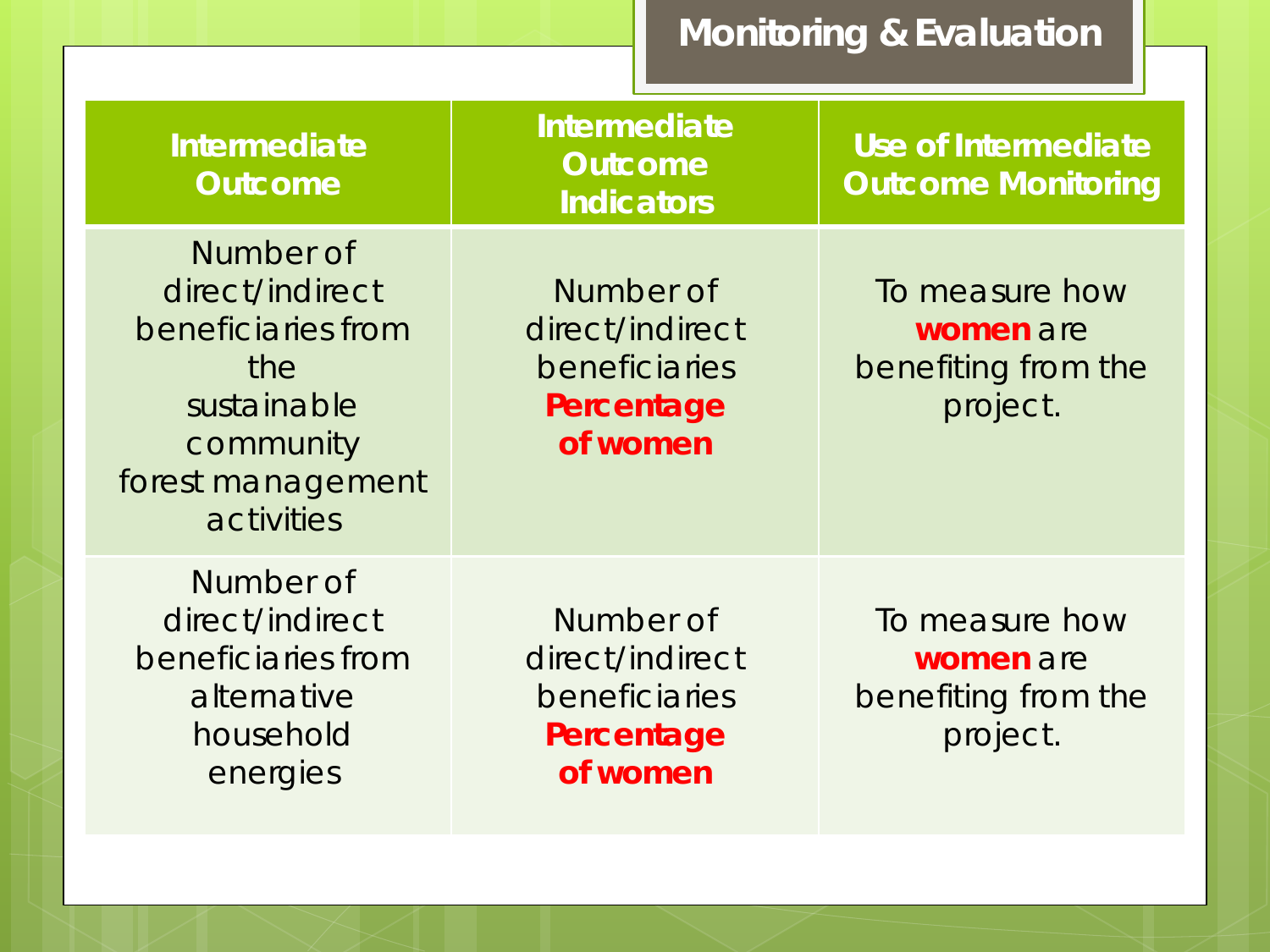## **Arrangements of Result Framework**

| <b>Project Outcome</b><br><b>indicators</b>                                                         | <b>Baseline</b>     | <b>YR1</b>          | <b>YR2</b>          | YR3                 | <b>YR4</b>          | YR5                 |
|-----------------------------------------------------------------------------------------------------|---------------------|---------------------|---------------------|---------------------|---------------------|---------------------|
| Number of<br>direct/indirect<br>beneficiaries from<br>sustainable<br>community forest<br>management | 108,000             | 158,666             | 209,332             | 260,000             | 260,000             | 260,000             |
|                                                                                                     | 50 percent<br>women | 50 percent<br>women | 50 percent<br>women | 50 percent<br>women | 50 percent<br>women | 50 percent<br>women |
|                                                                                                     |                     |                     |                     |                     |                     |                     |
| Number of<br>direct/indirect<br>beneficiaries                                                       | 250,000             | 358,333             | 466,666             | 575,000             | 575,000             | 575,000             |
|                                                                                                     | 80 percent<br>women | 80 percent<br>women | 80 percent<br>women | 80 percent<br>women | 80 percent<br>women | 80 percent<br>women |
|                                                                                                     |                     |                     |                     |                     |                     |                     |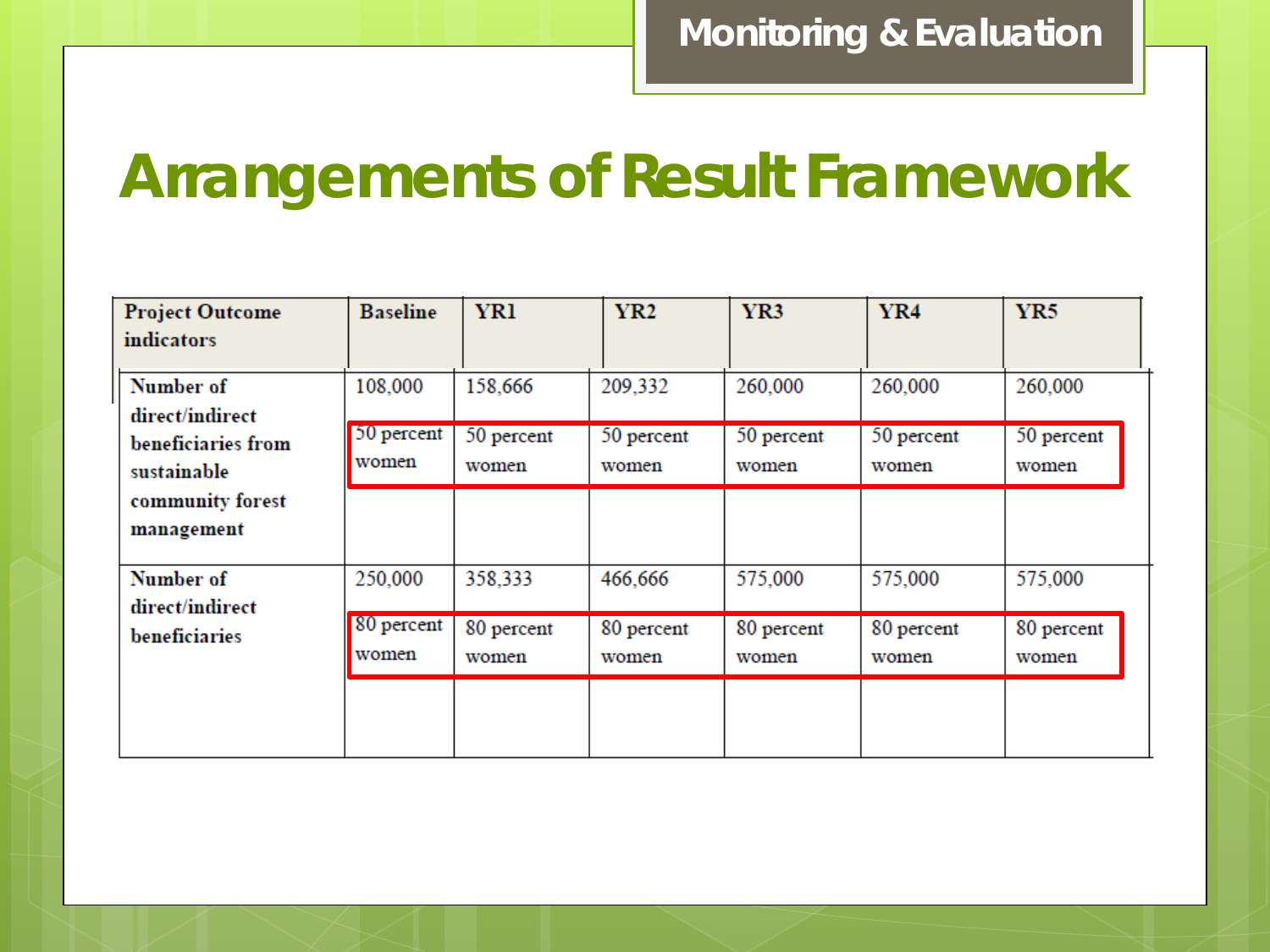### **M&E Example: WB STUDY**



**Monitoring & Evaluation**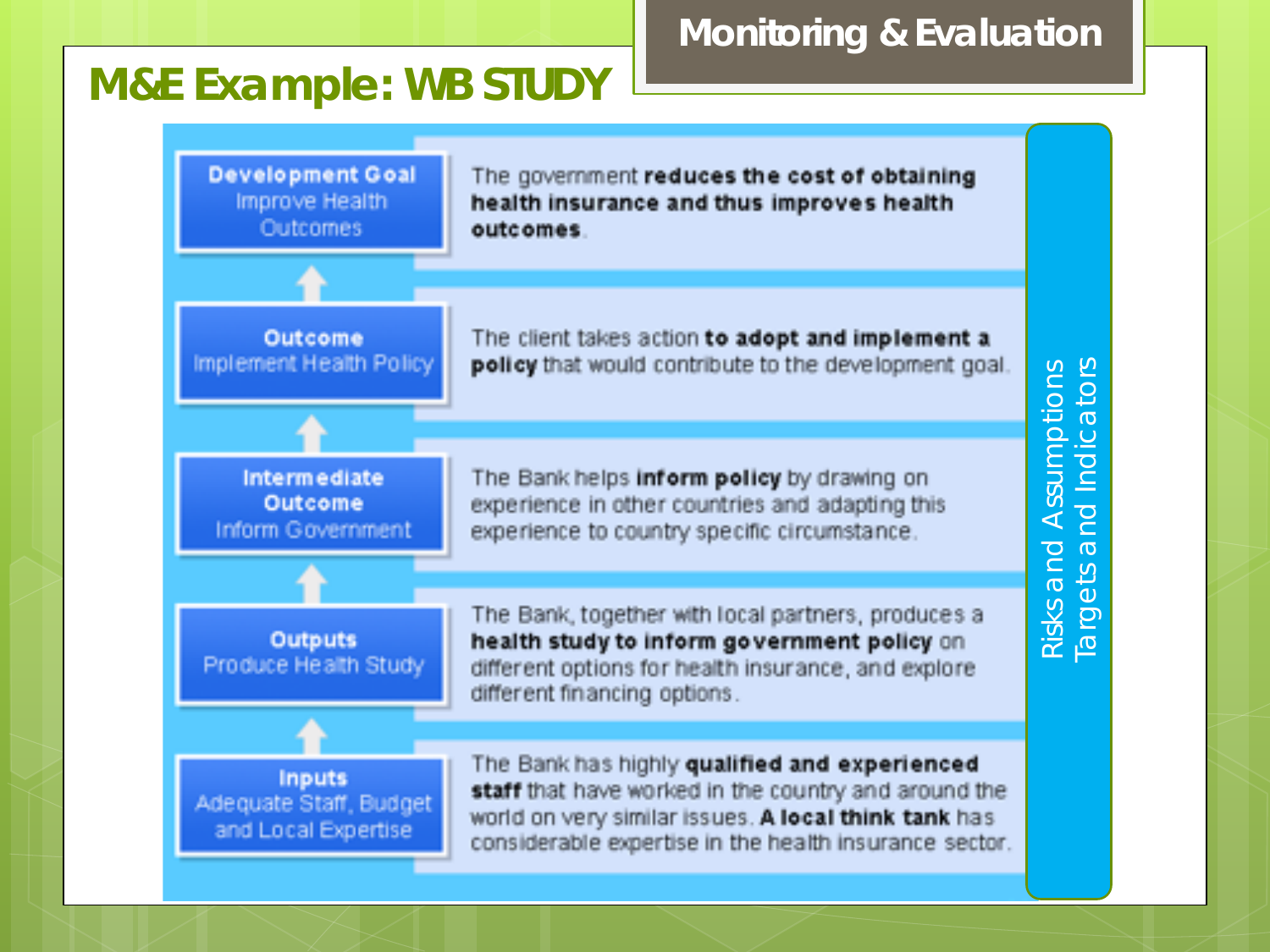### **M&E Example: Community Driven Development Project**

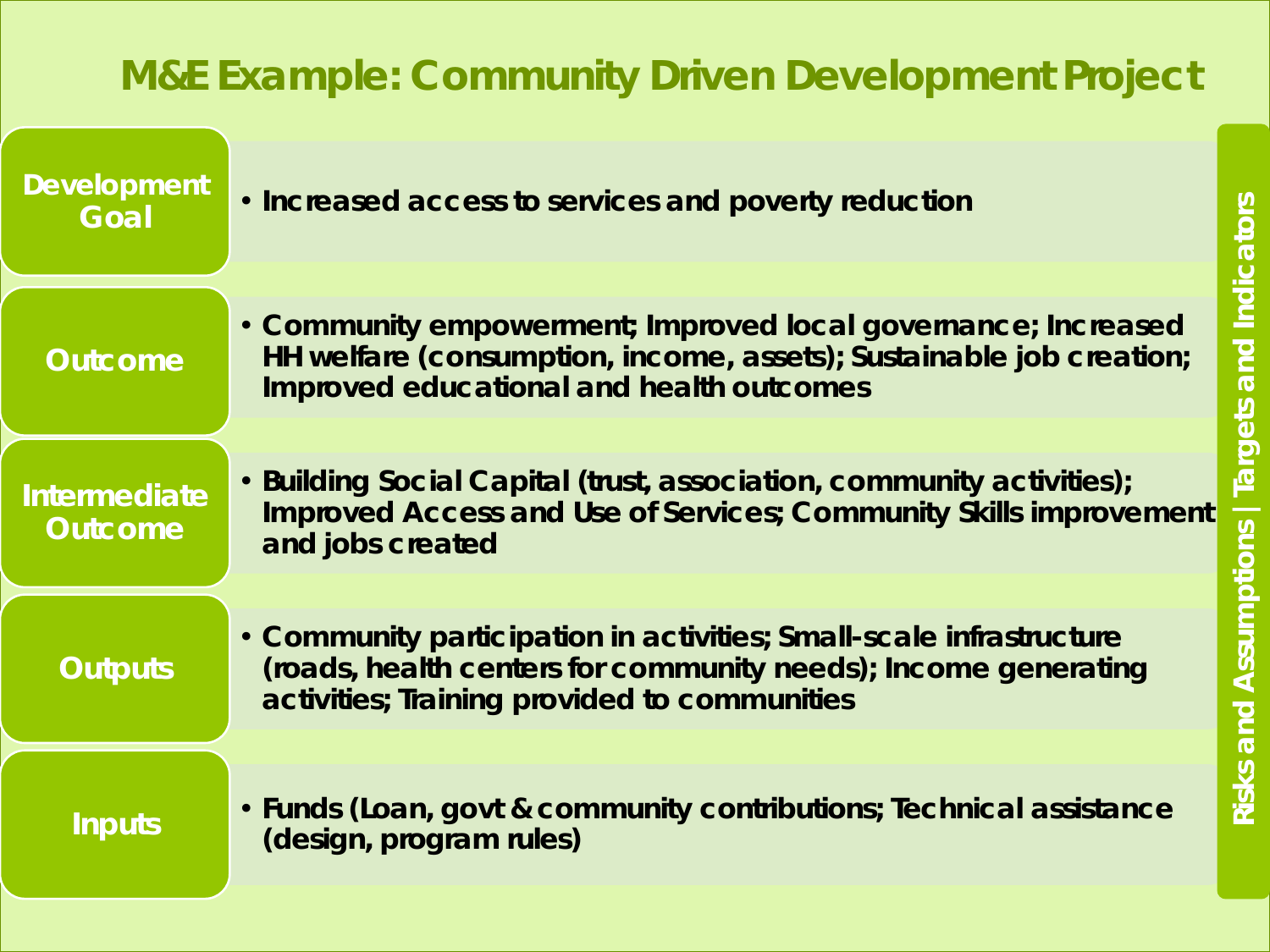**Resource of Sample Indicators across Energy Topics – ESMAP's Briefing Note on Gender & Energy – Annex 1**

#### ANNEX 1 | EXAMPLES OF ASSESSMENTS, ACTIONS, AND M&E IN THE **ENERGY SECTOR**

**Gender Assessment Issues** 

**Gender Actions** 

#### **Gender M&E**

#### **HOUSEHOLD ENERGY: COOKING AND HEATING**

- Health issues associated with indoor air pollution from traditional cooking methods:
- Opportunity/Economic cost of using traditional fuels including health impacts and time value;
- Safety issues associated with open fires for cooking:
- Women have primary responsibility for domestic ("care") tasks in the household, including child care, cooking, fuel, and water provisioning;
- Women and men have different decision-making roles/purchasing powers which affects the ability to choose and purchase improved cooking technologies;
- Women's ability to attend trainings/
- Inclusive community participation and consultations with women's groups;
- Target women and men separately, possibly using different approaches, in consumer campaigns and user feedback for improved cookstove markets:
- Provide financing mechanism for adoption of cleaner cooking technologies and fuels, possibly targeted at women;
- Energy efficient stoves designed in consultation with women and women's groups;
- Raising men's awareness of the multiple benefits of energy efficient stoves:
- Increasing women's security while
- Reduced male/female time required for gathering fuel wood/replacing LPG;
- Increased male/female income with increased time and opportunity for employment. productivity;
- $\blacksquare$  Increased female participation in household and community energy decision-making;
- $\blacksquare$  Fuel used by men/women for cooking/heating;
- Increased up-take of clean cooking solutions;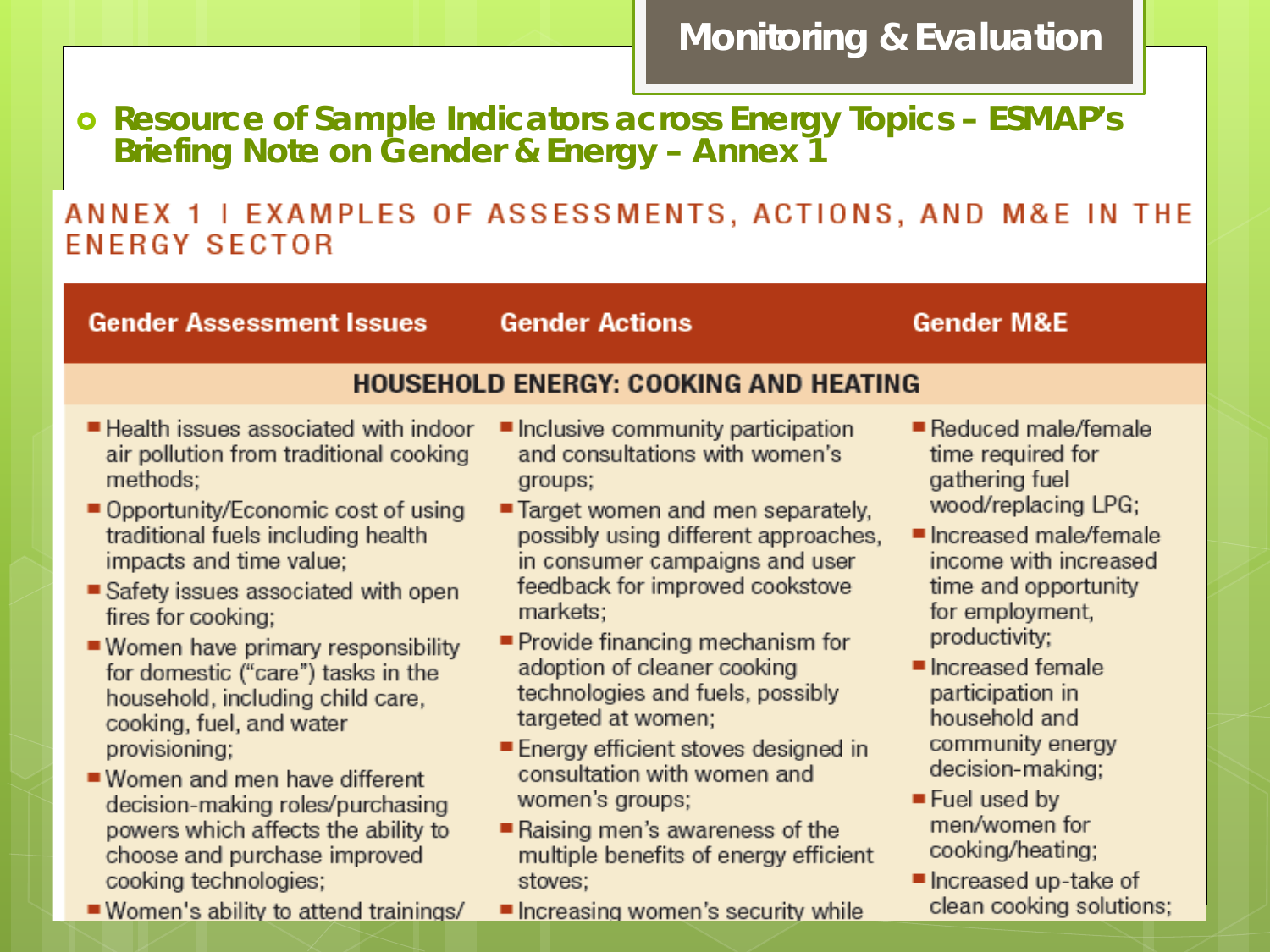#### **Examples in Gender Informed Results and Impacts Indicators (1)**

#### **Baseline Energy Access and Use Data**

- **o** Per capita energy consumption for women and men
- o Share of non-commercial energy used by women and men
- **o** Purposes for which energy is used by women and men
- **o** Fuel used by the household for cooking and heating
- **•** Amount of time spent and the effort made by women and men in providing energy for their activities
- **o** Relative risks faced by women and men, such as exposure to fumes from open fires for cooking and heating

#### **Changes in Time Use for Domestic Tasks**

- **o** Reduced time and labor required for female household chores
- **o** Increase in use of energy-related appliances to reduce domestic chores
- **o** Amount of time spent by women compared with men on rest, relaxation and learning activities

#### **Improved Health**

- **•** Reduction in the number/percentage of women and children visiting clinics for respiratory or eye conditions
- Increased access to clean water and sanitation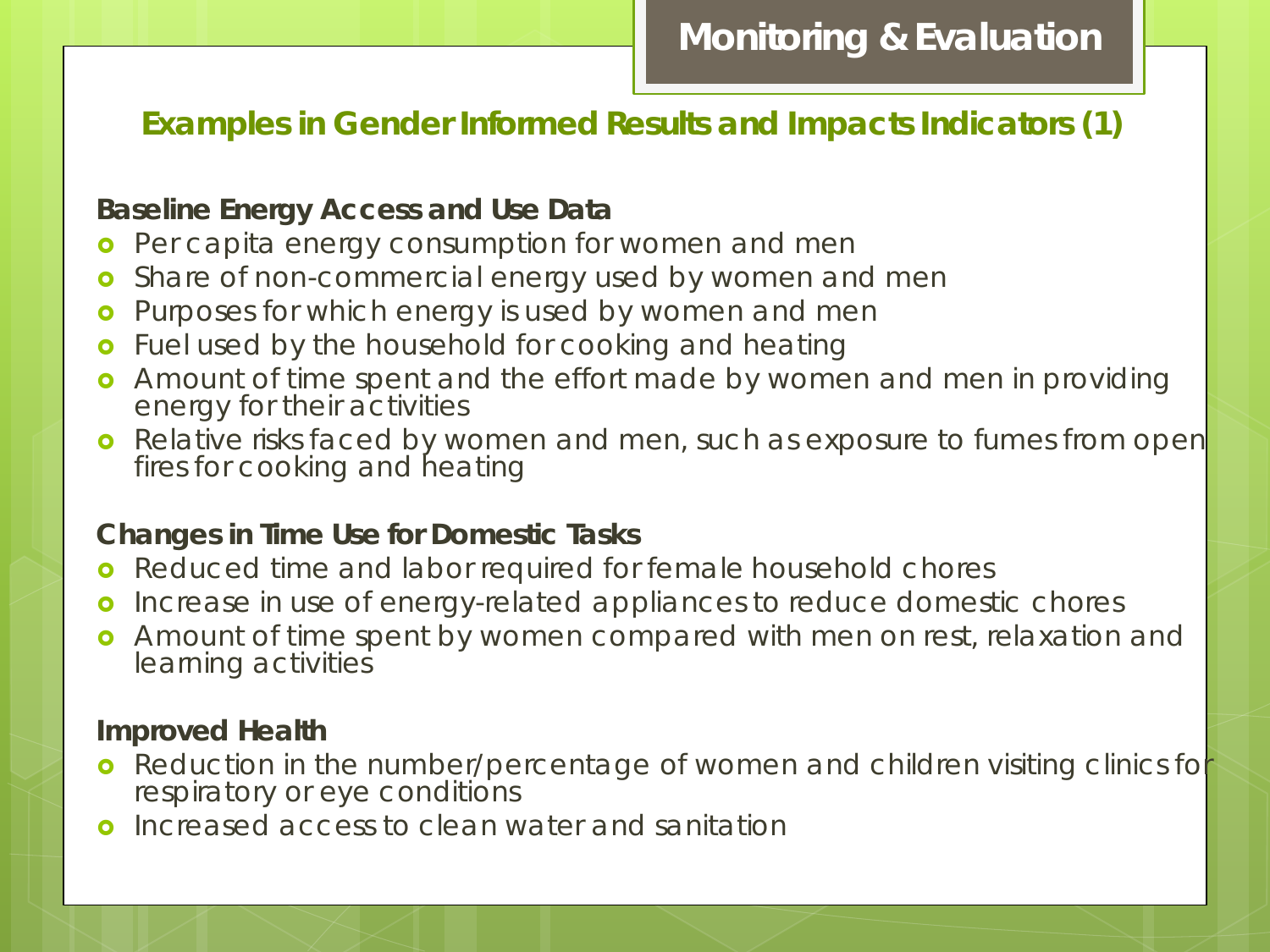#### **Examples in Gender Informed Results and Impacts Indicators (2)**

#### **Education**

- **o** Increased school attendance of girls and boys
- **o** Increased education levels for girls and boys

#### **Economic Empowerment**

- **o** Increased & diversified income and greater productivity for women and men
- **o** More time for women to engage in income earning activities
- o Number/percentage of women and men involved in energy-related employment and training

#### **Social Empowerment**

- **o** Increased participation of women in community decision-making on energy
- **o** Number/percentage of women and men involved in energy policy dialogue
- **o** Number/percentage of women and men on 'utility' boards

#### **Energy Sustainability**

- **o** Number/percentage of women and men adopting energy-saving technologies
- o Number/percentage of women and men trained to use alternative technologies
- **o** Increased male and female awareness of energy technology options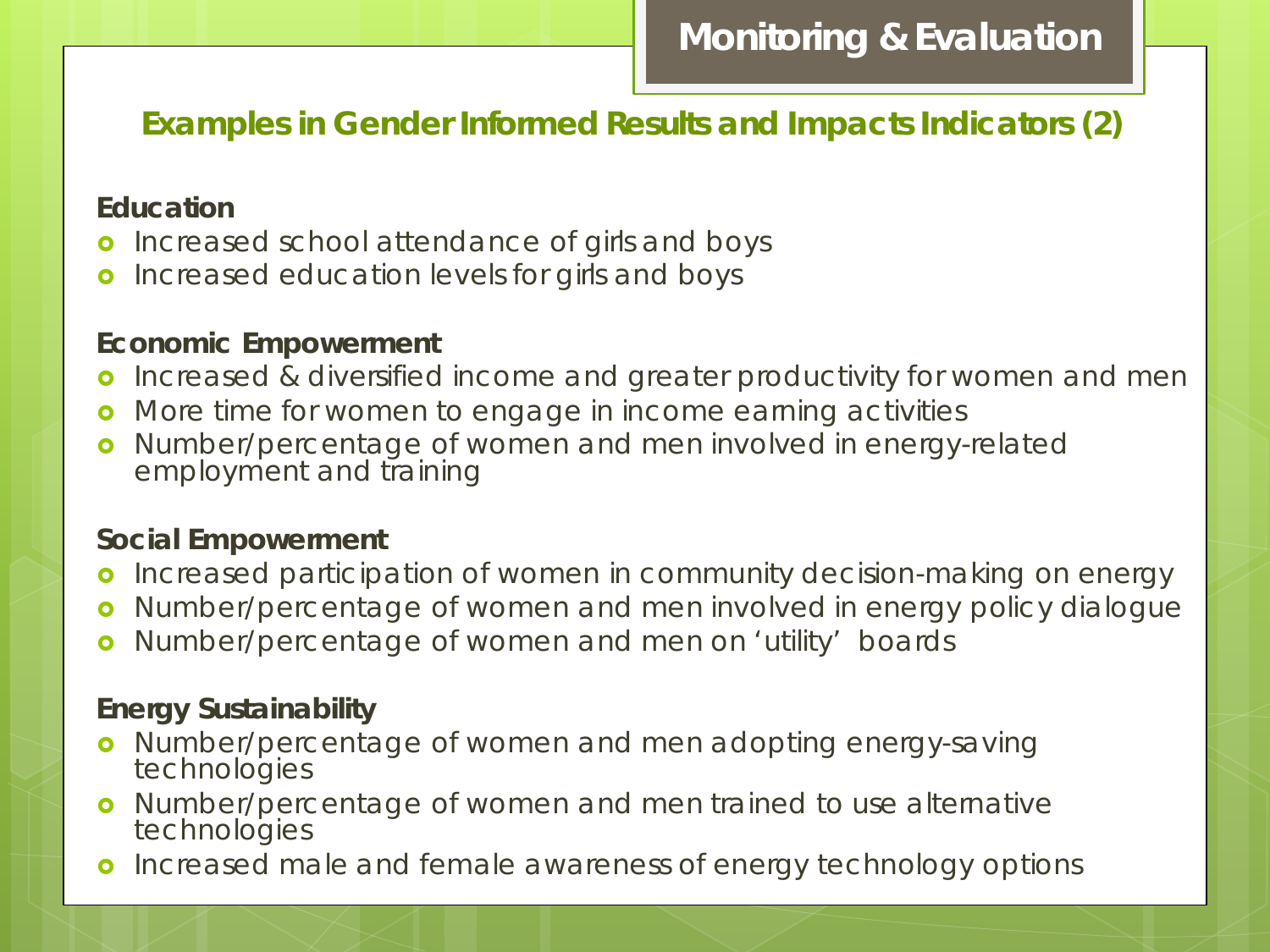### **GROUP WORK - M&E Example: [Country Example]**